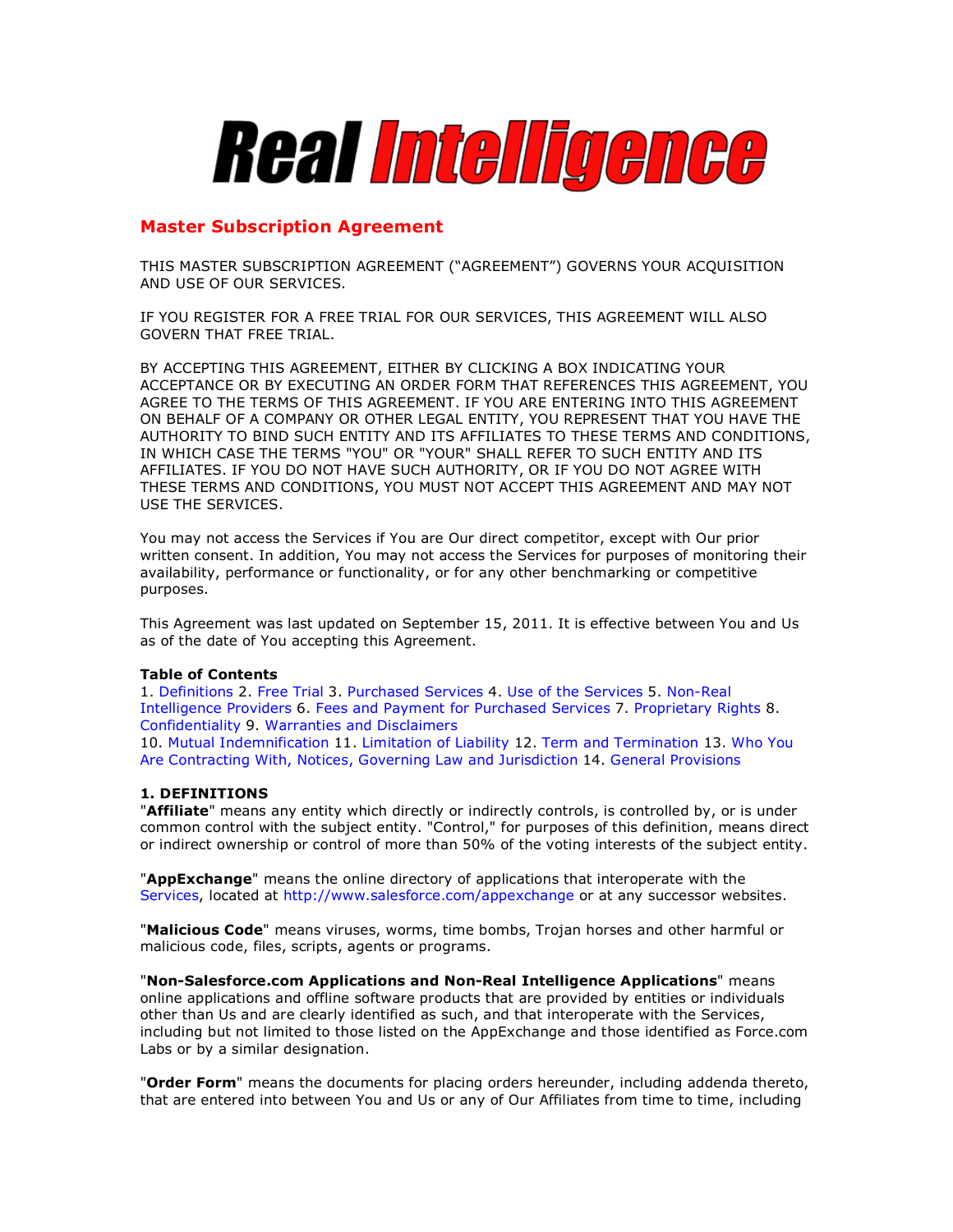addenda and supplements thereto. By entering into an Order Form hereunder, an Affiliate agrees to be bound by the terms of this Agreement as if it were an original party hereto. Order Forms shall be deemed incorporated herein by reference.

"**Purchased Services**" means Services that You or Your Affiliates purchase under an Order Form, as distinguished from those provided pursuant to a free trial.

"**Services**" means the products and services that are ordered by You under a free trial or an Order Form and made available by Us online via the customer login link at http://www.salesforce.com, http://www.realintelligence.com and/or other web pages designated by Us, including associated offline components, as described in the User Guide. "Services" exclude Non-Salesforce.com Applications and Non-Real Intelligence Applications.

"**User Guide**" means the online user guide for the Services, accessible via login at http://www.salesforce.com, http://www.realintelligence.com as updated from time to time. You acknowledge that You have had the opportunity to review the User Guide during the free trial described in Section 2 (30-Day Free Trial) below.

"**Users**" means individuals who are authorized by You to use the Services, for whom subscriptions to a Service have been ordered, and who have been supplied user identifications and passwords by You (or by Us at Your request). Users may include but are not limited to Your employees, consultants, contractors and agents, and third parties with which You transact business.

"**We**," "**Us**" or "**Our**" means the Real Intelligence, Inc. Corporation described in Section 13 (Who You Are Contracting With, Notices, Governing Law and Jurisdiction).

"**You**" or "**Your**" means the company or other legal entity for which you are accepting this Agreement, and Affiliates of that company or entity.

"**Your Data**" means all electronic data or information submitted by You to the Purchased Services.

#### **2. FREE TRIAL**

If You register on our website for a free trial, We will make one or more Services available to You on a trial basis free of charge until the earlier of (a) the end of the free trial period for which you registered or are registering to use the applicable Service or (b) the start date of any Purchased Services ordered by You. Additional trial terms and conditions may appear on the trial registration web page. Any such additional terms and conditions are incorporated into this Agreement by reference and are legally binding.

**ANY DATA YOU ENTER INTO THE SERVICES, AND ANY CUSTOMIZATIONS MADE TO THE SERVICES BY OR FOR YOU, DURING YOUR FREE TRIAL WILL BE PERMANENTLY LOST UNLESS YOU PURCHASE A SUBSCRIPTION TO THE SAME SERVICES AS THOSE COVERED BY THE TRIAL, PURCHASE UPGRADED SERVICES, OR EXPORT SUCH DATA, BEFORE THE END OF THE TRIAL PERIOD. YOU CANNOT TRANSFER DATA ENTERED OR CUSTOMIZATIONS MADE DURING THE FREE TRIAL TO A SERVICE THAT WOULD BE A DOWNGRADE FROM THAT COVERED BY THE TRIAL (E.G., FROM ENTERPRISE EDITION TO PROFESSIONAL EDITION OR FROM PROFESSIONAL EDITION TO GROUP EDITION); THEREFORE, IF YOU PURCHASE A SERVICE THAT WOULD BE A DOWNGRADE FROM THAT COVERED BY THE TRIAL, YOU MUST EXPORT YOUR DATA BEFORE THE END OF THE TRIAL PERIOD OR YOUR DATA WILL BE PERMANENTLY LOST.**

NOTWITHSTANDING SECTION 9 (WARRANTIES AND DISCLAIMERS), DURING THE FREE TRIAL THE SERVICES ARE PROVIDED "AS-IS" WITHOUT ANY WARRANTY.

Please review the User Guide during the trial period so that You become familiar with the features and functions of the Services before You make Your purchase.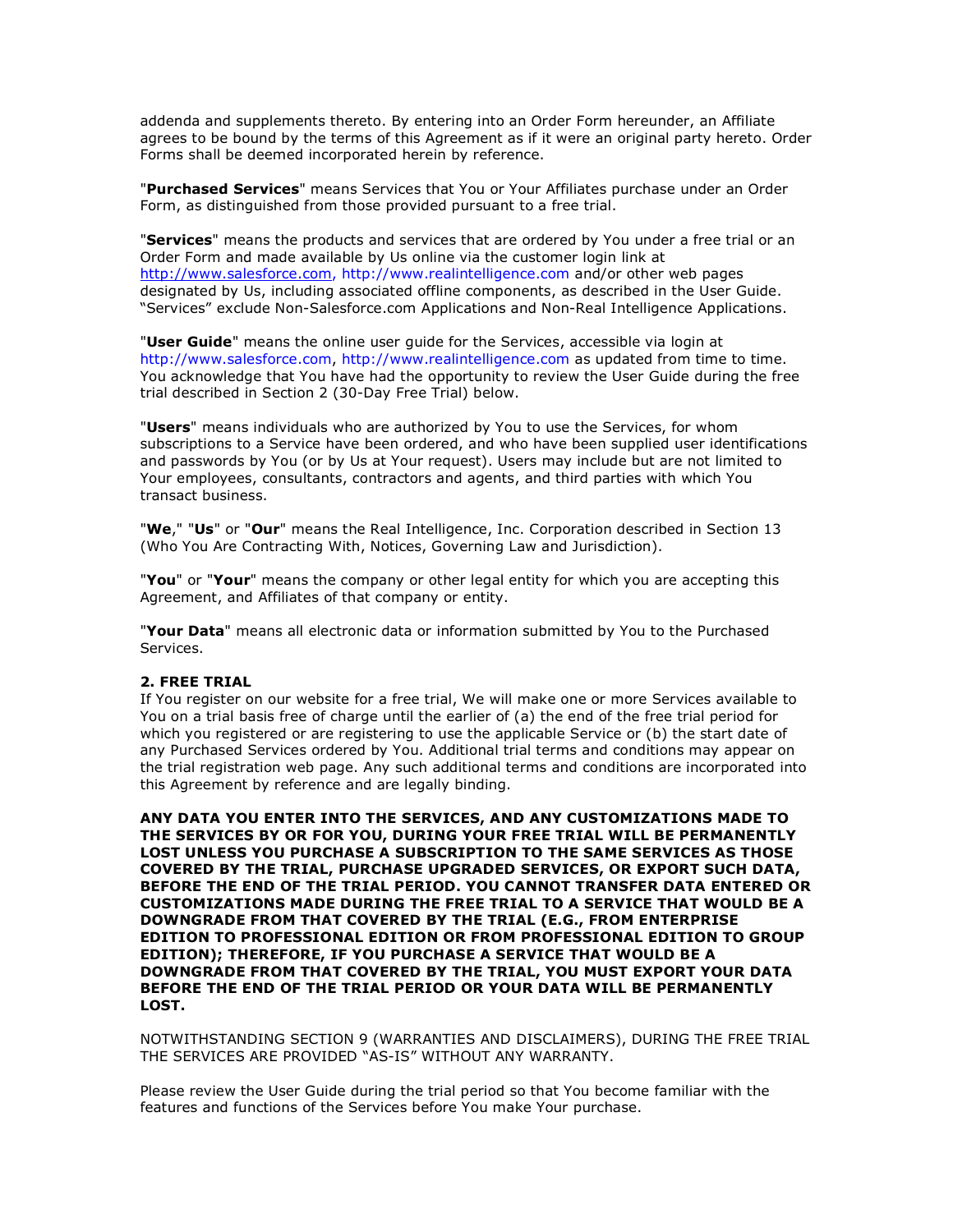## **3. PURCHASED SERVICES**

**3.1. Provision of Purchased Services.** We shall make the Purchased Services available to You pursuant to this Agreement and the relevant Order Forms during a subscription term. You agree that Your purchases hereunder are neither contingent on the delivery of any future functionality or features nor dependent on any oral or written public comments made by Us regarding future functionality or features.

**3.2. User Subscriptions.** Unless otherwise specified in the applicable Order Form, (i) Services are purchased as User subscriptions and may be accessed by no more than the specified number of Users, (ii) additional User subscriptions may be added during the applicable subscription term at the same pricing as that for the pre-existing subscriptions thereunder, prorated for the remainder of the subscription term in effect at the time the additional User subscriptions are added, and (iii) the added User subscriptions shall terminate on the same date as the pre-existing subscriptions. User subscriptions are for designated Users only and cannot be shared or used by more than one User but may be reassigned to new Users replacing former Users who no longer require ongoing use of the Services.

#### **4. USE OF THE SERVICES**

**4.1. Our Responsibilities.** We shall: (i) provide Our basic support for the Purchased Services to You at no additional charge, and/or upgraded support if purchased separately, (ii) use commercially reasonable efforts to make the Purchased Services available 24 hours a day, 7 days a week, except for: (a) planned downtime (of which We shall give at least 8 hours notice via the Purchased Services and which We shall schedule to the extent practicable during the weekend hours from 6:00 p.m. Friday to 3:00 a.m. Monday Pacific Time), or (b) any unavailability caused by circumstances beyond Our reasonable control, including without limitation, acts of God, acts of government, floods, fires, earthquakes, civil unrest, acts of terror, strikes or other labor problems (other than those involving Our employees), Internet service provider failures or delays, or denial of service attacks, and (iii) provide the Purchased Services only in accordance with applicable laws and government regulations.

**4.2. Our Protection of Your Data.** We shall maintain appropriate administrative, physical, and technical safeguards for protection of the security, confidentiality and integrity of Your Data. We shall not (a) modify Your Data, (b) disclose Your Data except as compelled by law in accordance with Section 8.3 (Compelled Disclosure) or as expressly permitted in writing by You, or (c) access Your Data except to provide the Services and prevent or address service or technical problems, or at Your request in connection with customer support matters.

**4.3. Your Responsibilities.** You shall (i) be responsible for Users' compliance with this Agreement, (ii) be responsible for the accuracy, quality and legality of Your Data and of the means by which You acquired Your Data, (iii) use commercially reasonable efforts to prevent unauthorized access to or use of the Services, and notify Us promptly of any such unauthorized access or use, and (iv) use the Services only in accordance with the User Guide and applicable laws and government regulations. You shall not (a) make the Services available to anyone other than Users, (b) sell, resell, rent or lease the Services, (c) use the Services to store or transmit infringing, libelous, or otherwise unlawful or tortious material, or to store or transmit material in violation of third-party privacy rights, (d) use the Services to store or transmit Malicious Code, (e) interfere with or disrupt the integrity or performance of the Services or third-party data contained therein, or (f) attempt to gain unauthorized access to the Services or their related systems or networks.

**4.3. Usage Limitations.** Services may be subject to other limitations, such as, for example, limits on disk storage space, on the number of calls You are permitted to make against Our application programming interface, and, for Services that enable You to provide public websites, on the number of page views by visitors to those websites. Any such limitations are specified in the User Guide. The Services provide real-time information to enable You to monitor Your compliance with such limitations.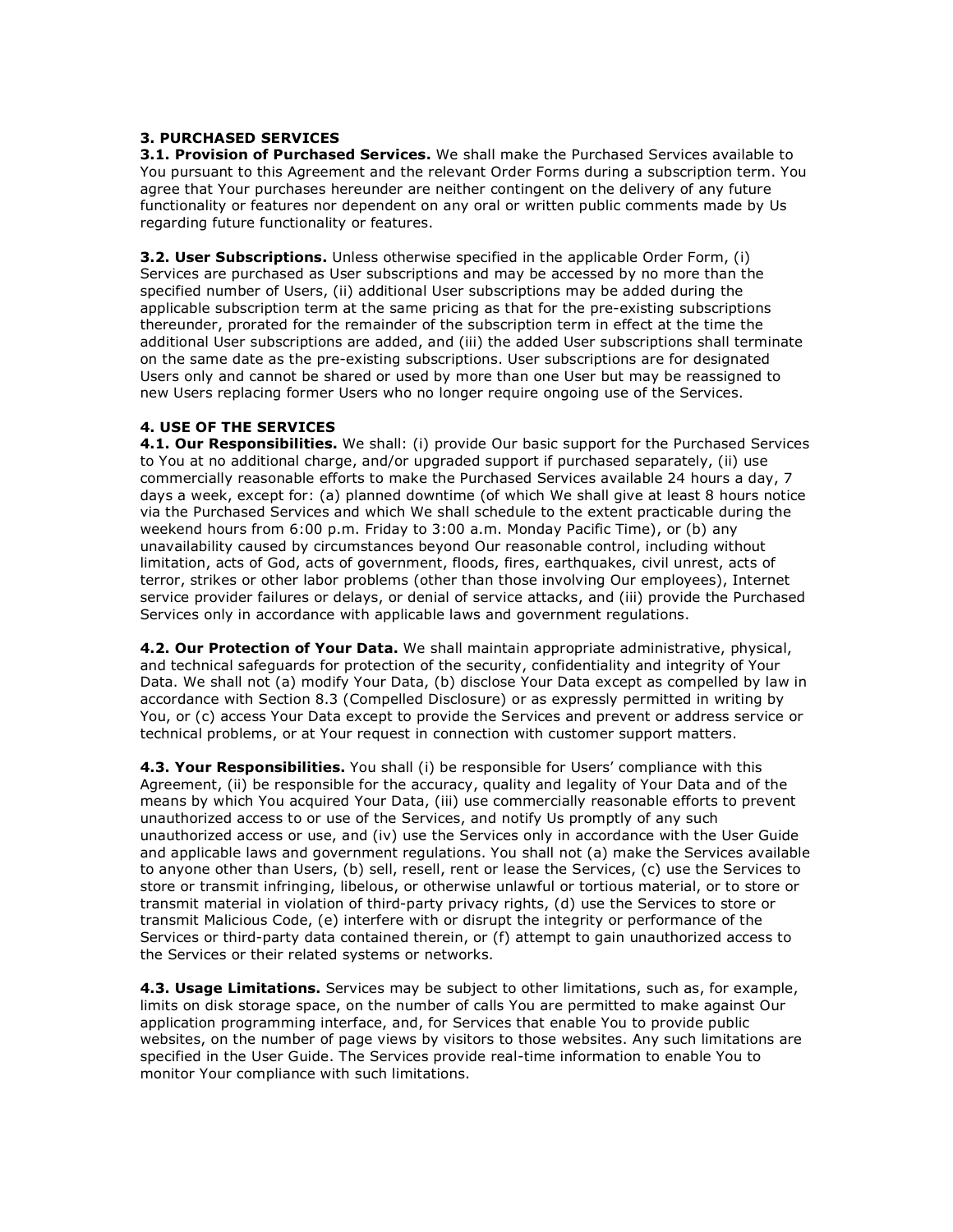#### **5. NON - REAL INTELLIGENCE PROVIDERS**

**5.1. Acquisition of Non-Real Intelligence Products and Services.** We or third parties may from time to time make available to You (e.g., through the AppExchange) third-party products or services, including but not limited to Non- Real Intelligence Applications and implementation, customization and other consulting services. Any acquisition by You of such non-Real Intelligence products or services, and any exchange of data between You and any non-Real Intelligence provider, is solely between You and the applicable Non- Real Intelligence provider. We do not warrant or support Non- Real Intelligence products or services, whether or not they are designated by Us as "certified" or otherwise, except as specified in an Order Form. Subject to Section 5.3 (Integration with Non- Real Intelligence Services), no purchase of Non- Real Intelligence products or services is required to use the Services except a supported computing device, operating system, web browser and Internet connection.

**5.2. Non- Real Intelligence Applications and Your Data.** If You install or enable Non-Real Intelligence Applications for use with Services, You acknowledge that We may allow providers of those Non- Real Intelligence Applications to access Your Data as required for the interoperation of such Non-Real Intelligence Applications with the Services. We shall not be responsible for any disclosure, modification or deletion of Your Data resulting from any such access by Non- Real Intelligence Application providers. The Services shall allow You to restrict such access by restricting Users from installing or enabling such Non- Real Intelligence Applications for use with the Services.

**5.3. Integration with Non- Real Intelligence Services. The Services may contain features designed to interoperate with Non- Real Intelligence Applications (e.g., Google, Facebook or Twitter applications). To use such features, You may be required to obtain access to such Non- Real Intelligence Applications from their providers. If the provider of any such Non- Real Intelligence Application ceases to make the Non- Real Intelligence Application available for interoperation with the corresponding Service features on reasonable terms, We may cease providing such Service features without entitling You to any refund, credit, or other compensation.**

#### **6. FEES AND PAYMENT FOR PURCHASED SERVICES**

**6.1. Fees.** You shall pay all fees specified in all Order Forms hereunder. Except as otherwise specified herein or in an Order Form, (i) fees are based on services purchased and not actual usage, (ii) payment obligations are non- cancelable and fees paid are non-refundable, and (iii) the number of User subscriptions purchased cannot be decreased during the relevant subscription term stated on the Order Form. User subscription fees are based on monthly periods that begin on the subscription start date and each monthly anniversary thereof; therefore, fees for User subscriptions added in the middle of a monthly period will be charged for that full monthly period and the monthly periods remaining in the subscription term.

**6.2. Invoicing and Payment.** You will provide Us with valid and updated credit card information, or with a valid purchase order or alternative document reasonably acceptable to Us. If You provide credit card information to Us, You authorize Us to charge such credit card for all Services listed in the Order Form for the initial subscription term and any renewal subscription term(s) as set forth in Section 12.2 (Term of Purchased User Subscriptions). Such charges shall be made in advance, either annually or in accordance with any different billing frequency stated in the applicable Order Form. If the Order Form specifies that payment will be by a method other than a credit card, We will invoice You in advance and otherwise in accordance with the relevant Order Form. Unless otherwise stated in the Order Form, invoiced charges are due net 30 days from the invoice date. You are responsible for providing complete and accurate billing and contact information to Us and notifying Us of any changes to such information.

**6.3. Overdue Charges.** If any charges are not received from You by the due date, then at Our discretion, (a) such charges may accrue late interest at the rate of 1.5% of the outstanding balance per month, or the maximum rate permitted by law, whichever is lower, from the date such payment was due until the date paid, and/or (b) We may condition future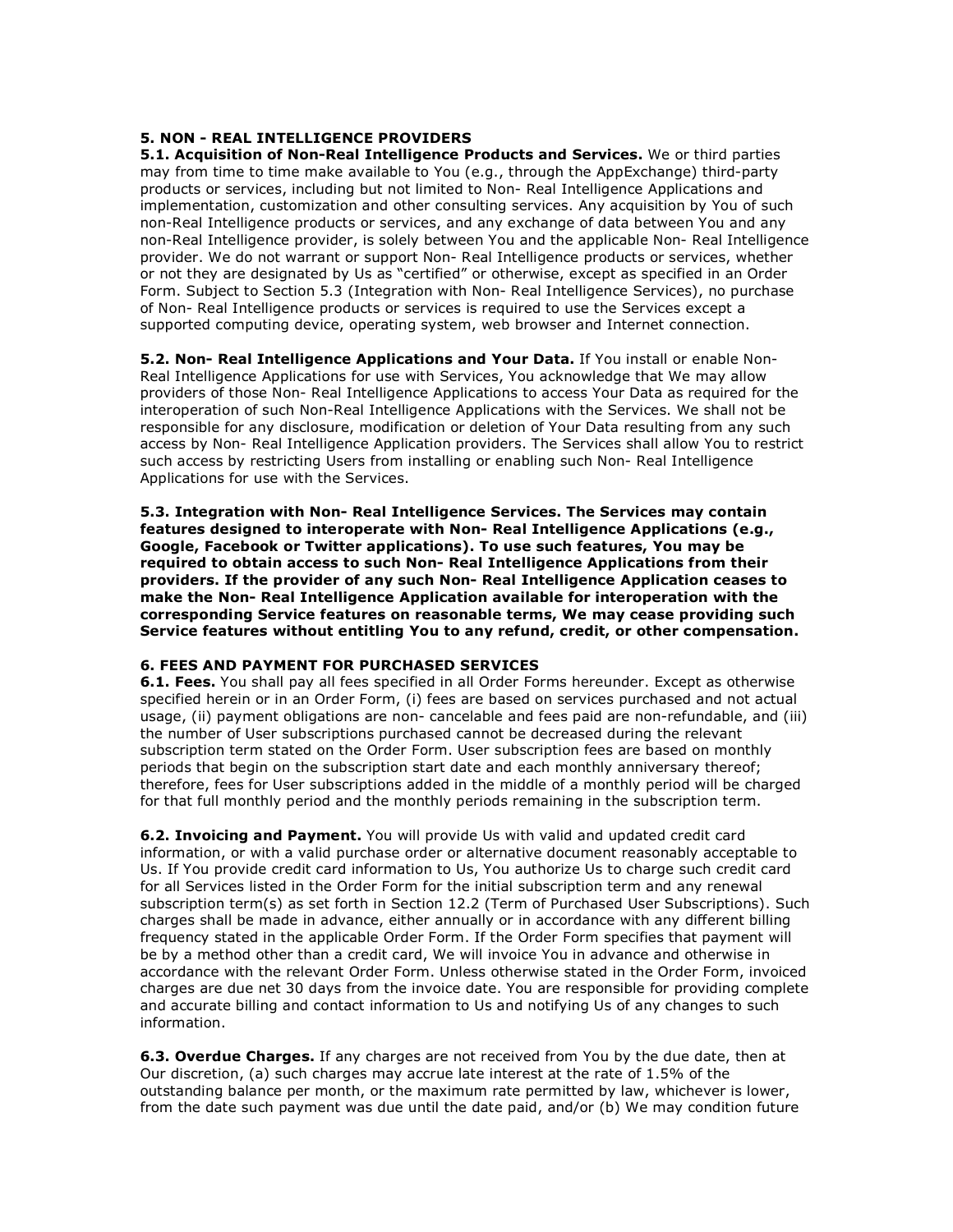subscription renewals and Order Forms on payment terms shorter than those specified in Section 6.2 (Invoicing and Payment).

**6.4. Suspension of Service and Acceleration.** If any amount owing by You under this or any other agreement for Our services is 30 or more days overdue (or 10 or more days overdue in the case of amounts You have authorized Us to charge to Your credit card), We may, without limiting Our other rights and remedies, accelerate Your unpaid fee obligations under such agreements so that all such obligations become immediately due and payable, and suspend Our services to You until such amounts are paid in full. We will give You at least 7 days' prior notice that Your account is overdue, in accordance with Section 13.2 (Manner of Giving Notice), before suspending services to You.

**6.5. Payment Disputes.** We shall not exercise Our rights under Section 6.3 (Overdue Charges) or 6.4 (Suspension of Service and Acceleration) if You are disputing the applicable charges reasonably and in good faith and are cooperating diligently to resolve the dispute.

**6.6. Taxes.** Unless otherwise stated, Our fees do not include any taxes, levies, duties or similar governmental assessments of any nature, including but not limited to value-added, sales, use or withholding taxes, assessable by any local, state, provincial, federal or foreign jurisdiction (collectively, "**Taxes**"). You are responsible for paying all Taxes associated with Your purchases hereunder. If We have the legal obligation to pay or collect Taxes for which You are responsible under this paragraph, the appropriate amount shall be invoiced to and paid by You, unless You provide Us with a valid tax exemption certificate authorized by the appropriate taxing authority. For clarity, We are solely responsible for taxes assessable against it based on Our income, property and employees.

## **7. PROPRIETARY RIGHTS**

**7.1. Reservation of Rights in Services.** Subject to the limited rights expressly granted hereunder, We reserve all rights, title and interest in and to the Services, including all related intellectual property rights. No rights are granted to You hereunder other than as expressly set forth herein.

**7.2. Restrictions.** You shall not (i) permit any third party to access the Services except as permitted herein or in an Order Form, (ii) create derivate works based on the Services except as authorized herein, (iii) copy, frame or mirror any part or content of the Services, other than copying or framing on Your own intranets or otherwise for Your own internal business purposes, (iv) reverse engineer the Services, or (v) access the Services in order to (a) build a competitive product or service, or (b) copy any features, functions or graphics of the Services.

**7.3. Your Applications and Code.** If You, a third party acting on Your behalf, or a User creates applications or program code using the Services, You authorize Us to host, copy, transmit, display and adapt such applications and program code, solely as necessary for Us to provide the Services in accordance with this Agreement. Subject to the above, We acquire no right, title or interest from You or Your licensors under this Agreement in or to such applications or program code, including any intellectual property rights therein.

**7.4. Your Data.** Subject to the limited rights granted by You hereunder, We acquire no right, title or interest from You or Your licensors under this Agreement in or to Your Data, including any intellectual property rights therein.

**7.5. Suggestions.** We shall have a royalty-free, worldwide, irrevocable, perpetual license to use and incorporate into the Services any suggestions, enhancement requests, recommendations or other feedback provided by You, including Users, relating to the operation of the Services.

**7.6. Federal Government End Use Provisions.** We provide the Services, including related software and technology, for ultimate federal government end use solely in accordance with the following: Government technical data and software rights related to the Services include only those rights customarily provided to the public as defined in this Agreement. This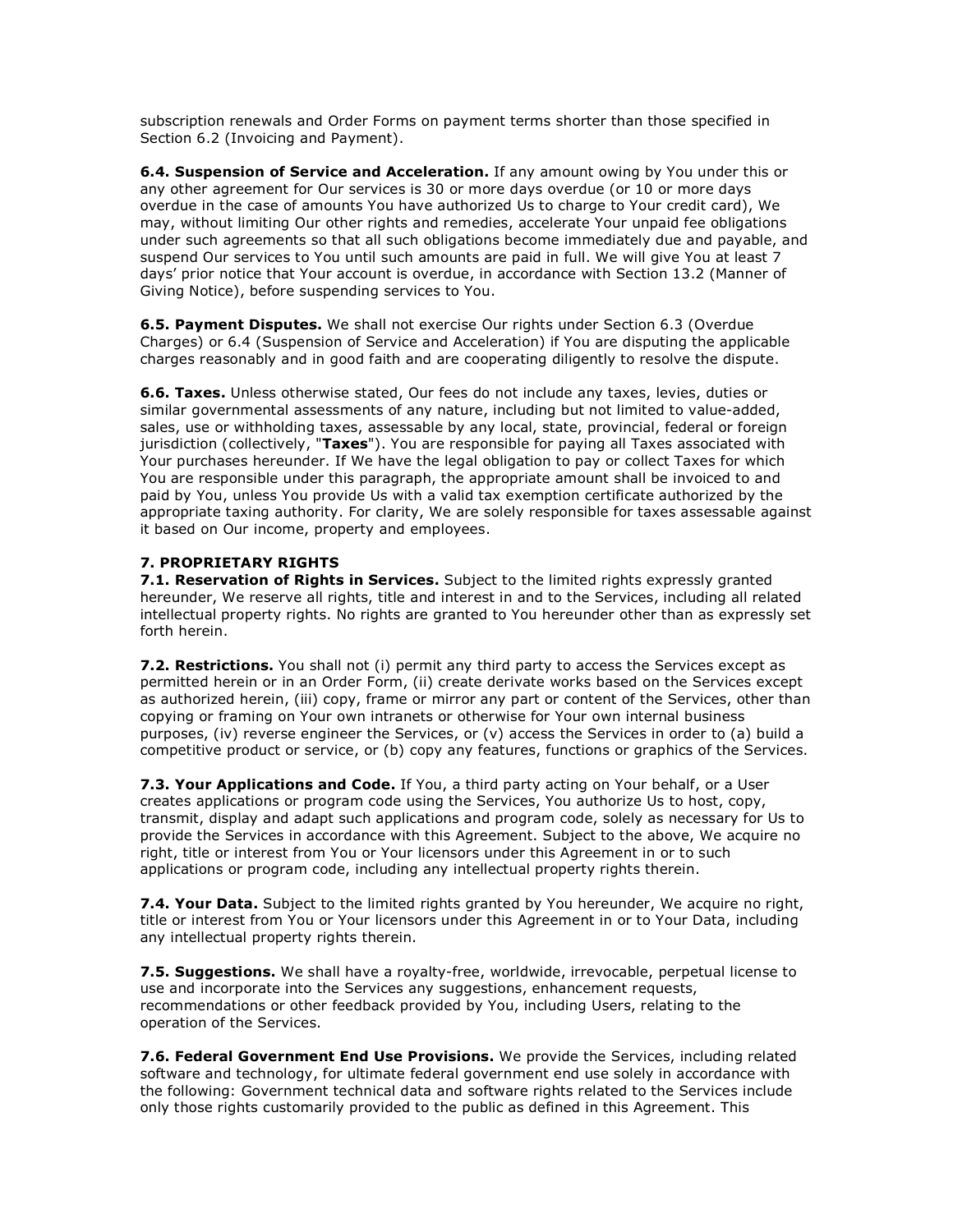customary commercial license is provided in accordance with FAR 12.211 (Technical Data) and FAR 12.212 (Software) and, for Department of Defense transactions, DFAR 252.227-7015 (Technical Data – Commercial Items) and DFAR 227.7202-3 (Rights in Commercial Computer Software or Computer Software Documentation). If a government agency has a need for rights not conveyed under these terms, it must negotiate with Us to determine if there are acceptable terms for transferring such rights, and a mutually acceptable written addendum specifically conveying such rights must be included in any applicable contract or agreement.

# **8. CONFIDENTIALITY**

**8.1. Definition of Confidential Information.** As used herein, "**Confidential Information**" means all confidential information disclosed by a party ("**Disclosing Party**") to the other party ("**Receiving Party**"), whether orally or in writing, that is designated as confidential or that reasonably should be understood to be confidential given the nature of the information and the circumstances of disclosure. Your Confidential Information shall include Your Data; Our Confidential Information shall include the Services; and Confidential Information of each party shall include the terms and conditions of this Agreement and all Order Forms, as well as business and marketing plans, technology and technical information, product plans and designs, and business processes disclosed by such party. However, Confidential Information (other than Your Data) shall not include any information that (i) is or becomes generally known to the public without breach of any obligation owed to the Disclosing Party, (ii) was known to the Receiving Party prior to its disclosure by the Disclosing Party without breach of any obligation owed to the Disclosing Party, (iii) is received from a third party without breach of any obligation owed to the Disclosing Party, or (iv) was independently developed by the Receiving Party.

**8.2. Protection of Confidential Information.** The Receiving Party shall use the same degree of care that it uses to protect the confidentiality of its own confidential information of like kind (but in no event less than reasonable care) (i) not to use any Confidential Information of the Disclosing Party for any purpose outside the scope of this Agreement, and (ii) except as otherwise authorized by the Disclosing Party in writing, to limit access to Confidential Information of the Disclosing Party to those of its and its Affiliates' employees, contractors and agents who need such access for purposes consistent with this Agreement and who have signed confidentiality agreements with the Receiving Party containing protections no less stringent than those herein. Neither party shall disclose the terms of this Agreement or any Order Form to any third party other than its Affiliates and their legal counsel and accountants without the other party's prior written consent.

**8.3. Compelled Disclosure.** The Receiving Party may disclose Confidential Information of the Disclosing Party if it is compelled by law to do so, provided the Receiving Party gives the Disclosing Party prior notice of such compelled disclosure (to the extent legally permitted) and reasonable assistance, at the Disclosing Party's cost, if the Disclosing Party wishes to contest the disclosure. If the Receiving Party is compelled by law to disclose the Disclosing Party's Confidential Information as part of a civil proceeding to which the Disclosing Party is a party, and the Disclosing Party is not contesting the disclosure, the Disclosing Party will reimburse the Receiving Party for its reasonable cost of compiling and providing secure access to such Confidential Information.

## **9. WARRANTIES AND DISCLAIMERS**

**9.1. Our Warranties.** We warrant that (i) We have validly entered into this Agreement and have the legal power to do so, (ii) the Services shall perform materially in accordance with the User Guide, (iii) subject to Section 5.3 (Integration with Non-Real Intelligence Services), the functionality of the Services will not be materially decreased during a subscription term, and (iv) We will not transmit Malicious Code to You, provided it is not a breach of this subpart (v) if You or a User uploads a file containing Malicious Code into the Services and later downloads that file containing Malicious Code. For any breach of a warranty above, Your exclusive remedy shall be as provided in Section 12.3 (Termination for Cause) and Section 12.4 (Refund or Payment upon Termination) below.

**9.2. Your Warranties.** You warrant that You have validly entered into this Agreement and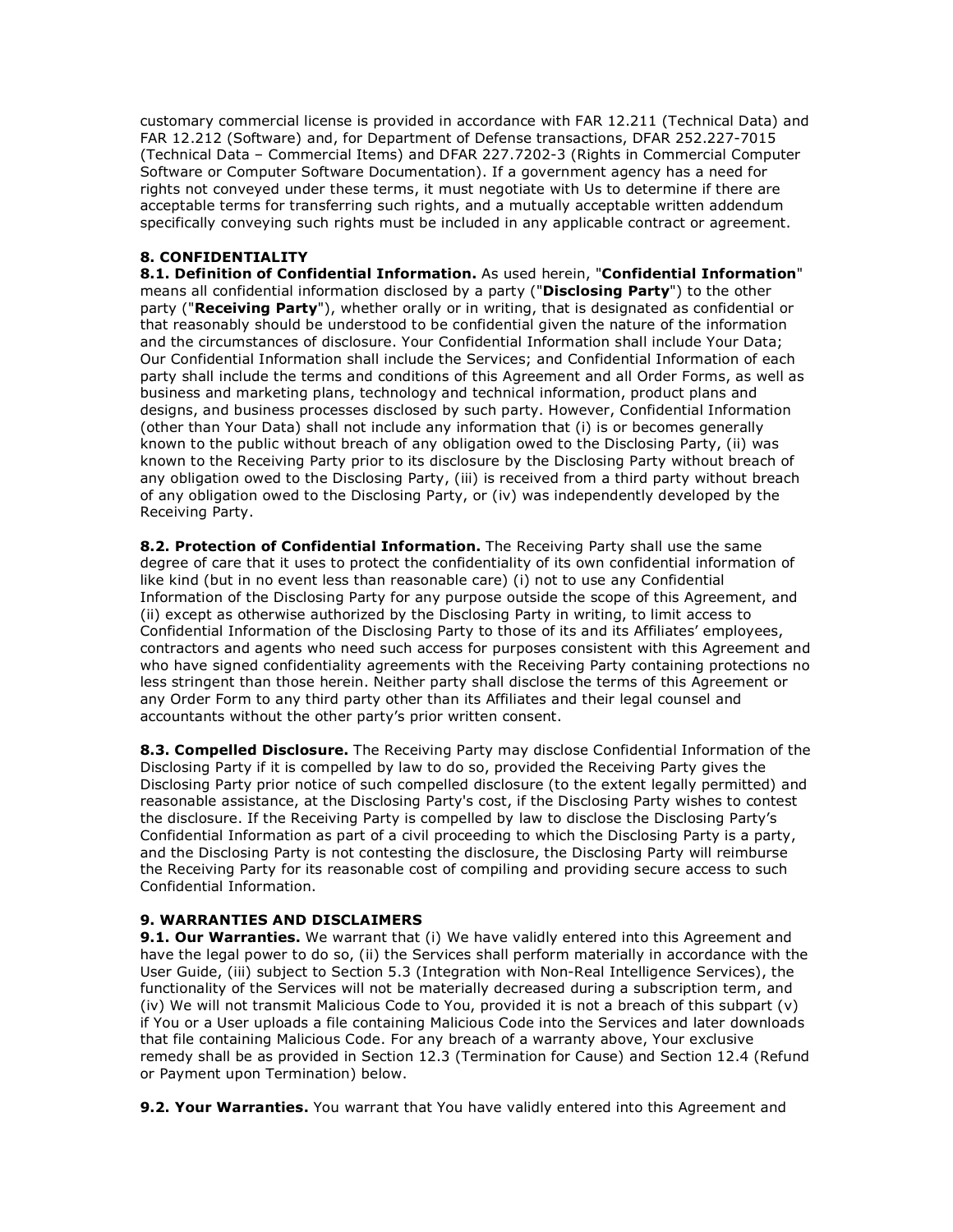have the legal power to do so.

**9.3. Disclaimer.** EXCEPT AS EXPRESSLY PROVIDED HEREIN, NEITHER PARTY MAKES ANY WARRANTIES OF ANY KIND, WHETHER EXPRESS, IMPLIED, STATUTORY OR OTHERWISE, AND EACH PARTY SPECIFICALLY DISCLAIMS ALL IMPLIED WARRANTIES, INCLUDING ANY WARRANTIES OF MERCHANTABILITY OR FITNESS FOR A PARTICULAR PURPOSE, TO THE MAXIMUM EXTENT PERMITTED BY APPLICABLE LAW.

**9.4. Non-GA Services.** From time to time We may invite You to try, at no charge, Our products or services that are not generally available to Our customers ("**Non-GA Services**"). You may accept or decline any such trial in Your sole discretion. Any Non-GA Services will be clearly designated as beta, pilot, limited release, developer preview, non- production or by a description of similar import. Non-GA Services are provided for evaluation purposes and not for production use, are not supported, may contain bugs or errors, and may be subject to additional terms. NON-GA SERVICES ARE NOT CONSIDERED "SERVICES" HEREUNDER AND ARE PROVIDED "AS IS" WITH NO EXPRESS OR IMPLIED WARRANTY. We may discontinue Non-GA Services at any time in Our sole discretion and may never make them generally available.

#### **10. MUTUAL INDEMNIFICATION**

**10.1. Indemnification by Us.** We shall defend You against any claim, demand, suit, or proceeding made or brought against You by a third party alleging that the use of the Services as permitted hereunder infringes or misappropriates the intellectual property rights of a third party (a "**Claim Against You**"), and shall indemnify You for any damages, attorney fees and costs finally awarded against You as a result of, and for amounts paid by You under a courtapproved settlement of, a Claim Against You; provided that You (a) promptly give Us written notice of the Claim Against You; (b) give Us sole control of the defense and settlement of the Claim Against You (provided that We may not settle any Claim Against You unless the settlement unconditionally releases You of all liability); and (c) provide to Us all reasonable assistance, at Our expense. In the event of a Claim Against You, or if We reasonably believe the Services may infringe or misappropriate, We may in Our discretion and at no cost to You (i) modify the Services so that they no longer infringe or misappropriate, without breaching Our warranties under "Our Warranties" above, (ii) obtain a license for Your continued use of the Services in accordance with this Agreement, or (iii) terminate Your User subscriptions for such Services upon 30 days' written notice and refund to You any prepaid fees covering the remainder of the term of such User subscriptions after the effective date of termination.

**10.2. Indemnification by You.** You shall defend Us against any claim, demand, suit or proceeding made or brought against Us by a third party alleging that Your Data, or Your use of the Services in breach of this Agreement, infringes or misappropriates the intellectual property rights of a third party or violates applicable law (a "**Claim Against Us**"), and shall indemnify Us for any damages, attorney fees and costs finally awarded against Us as a result of, or for any amounts paid by Us under a court-approved settlement of, a Claim Against Us; provided that We (a) promptly give You written notice of the Claim Against Us; (b) give You sole control of the defense and settlement of the Claim Against Us (provided that You may not settle any Claim Against Us unless the settlement unconditionally releases Us of all liability); and (c) provide to You all reasonable assistance, at Your expense.

**10.3. Exclusive Remedy.** This Section 10 (Mutual Indemnification) states the indemnifying party's sole liability to, and the indemnified party's exclusive remedy against, the other party for any type of claim described in this Section.

## **11. LIMITATION OF LIABILITY**

**11.1. Limitation of Liability.** NEITHER PARTY'S LIABILITY WITH RESPECT TO ANY SINGLE INCIDENT ARISING OUT OF OR RELATED TO THIS AGREEMENT (WHETHER IN CONTRACT OR TORT OR UNDER ANY OTHER THEORY OF LIABILITY) SHALL EXCEED THE LESSER OF \$500,000 OR THE AMOUNT PAID BY YOU HEREUNDER IN THE 12 MONTHS PRECEDING THE INCIDENT, PROVIDED THAT IN NO EVENT SHALL EITHER PARTY'S AGGREGATE LIABILITY ARISING OUT OF OR RELATED TO THIS AGREEMENT (WHETHER IN CONTRACT OR TORT OR UNDER ANY OTHER THEORY OF LIABILITY) EXCEED THE TOTAL AMOUNT PAID BY YOU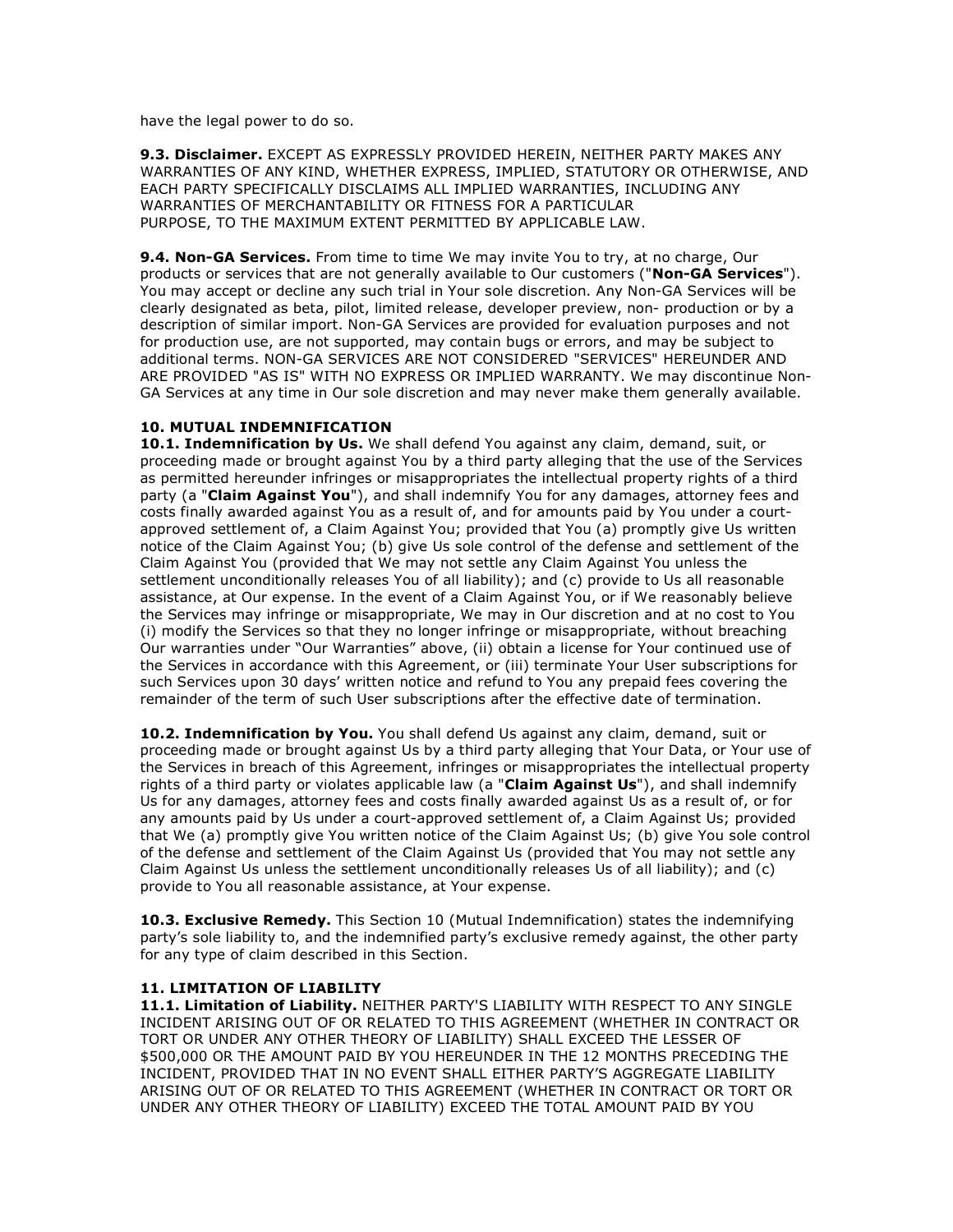HEREUNDER. THE FOREGOING SHALL NOT LIMIT YOUR PAYMENT OBLIGATIONS UNDER SECTION 6 (FEES AND PAYMENT FOR PURCHASED SERVICES).

**11.2. Exclusion of Consequential and Related Damages.** IN NO EVENT SHALL EITHER PARTY HAVE ANY LIABILITY TO THE OTHER PARTY FOR ANY LOST PROFITS OR REVENUES OR FOR ANY INDIRECT, SPECIAL, INCIDENTAL, CONSEQUENTIAL, COVER OR PUNITIVE DAMAGES HOWEVER CAUSED, WHETHER IN CONTRACT, TORT OR UNDER ANY OTHER THEORY OF LIABILITY, AND WHETHER OR NOT THE PARTY HAS BEEN ADVISED OF THE POSSIBILITY OF SUCH DAMAGES. THE FOREGOING DISCLAIMER SHALL NOT APPLY TO THE EXTENT PROHIBITED BY APPLICABLE LAW.

## **12. TERM AND TERMINATION**

**12.1. Term of Agreement.** This Agreement commences on the date You accept it and continues until all User subscriptions granted in accordance with this Agreement have expired or been terminated. If You elect to use the Services for a free trial period and do not purchase a subscription before the end of that period, this Agreement will terminate at the end of the free trial period.

**12.2. Term of Purchased User Subscriptions.** User subscriptions purchased by You commence on the start date specified in the applicable Order Form and continue for the subscription term specified therein. **Except as otherwise specified in the applicable Order Form, all User subscriptions shall automatically renew for additional periods equal to the expiring subscription term or one year (whichever is shorter), unless either party gives the other notice of non-renewal at least 30 days before the end of the relevant subscription term. The per-unit pricing during any such renewal term shall be the same as that during the prior term unless We have given You written notice of a pricing increase at least 60 days before the end of such prior term, in which case the pricing increase shall be effective upon renewal and thereafter. Any such pricing increase shall not exceed 7% of the pricing for the relevant Services in the immediately prior subscription term, unless the pricing in such prior term was designated in the relevant Order Form as promotional or one-time.**

**12.3. Termination for Cause.** A party may terminate this Agreement for cause: (i) upon 30 days written notice to the other party of a material breach if such breach remains uncured at the expiration of such period, or (ii) if the other party becomes the subject of a petition in bankruptcy or any other proceeding relating to insolvency, receivership, liquidation or assignment for the benefit of creditors.

**12.4. Refund or Payment upon Termination.** Upon any termination for cause by You, We shall refund You any prepaid fees covering the remainder of the term of all subscriptions after the effective date of termination. Upon any termination for cause by Us, You shall pay any unpaid fees covering the remainder of the term of all Order Forms after the effective date of termination. In no event shall any termination relieve You of the obligation to pay any fees payable to Us for the period prior to the effective date of termination.

**12.5. Return of Your Data.** Upon request by You made within 30 days after the effective date of termination of a Purchased Services subscription, We will make available to You for download a file of Your Data in comma separated value (.csv) format along with attachments in their native format. After such 30-day period, We shall have no obligation to maintain or provide any of Your Data and shall thereafter, unless legally prohibited, delete all of Your Data in Our systems or otherwise in Our possession or under Our control.

**12.6. Surviving Provisions.** Section 6 (Fees and Payment for Purchased Services), 7 (Proprietary Rights), 8 (Confidentiality), 9.3 (Disclaimer), 10 (Mutual Indemnification), 11 (Limitation of Liability), 12.4 (Refund or Payment upon Termination), 12.5 (Return of Your Data), 13 (Who You Are Contracting With, Notices, Governing Law and Jurisdiction) and 14 (General Provisions) shall survive any termination or expiration of this Agreement.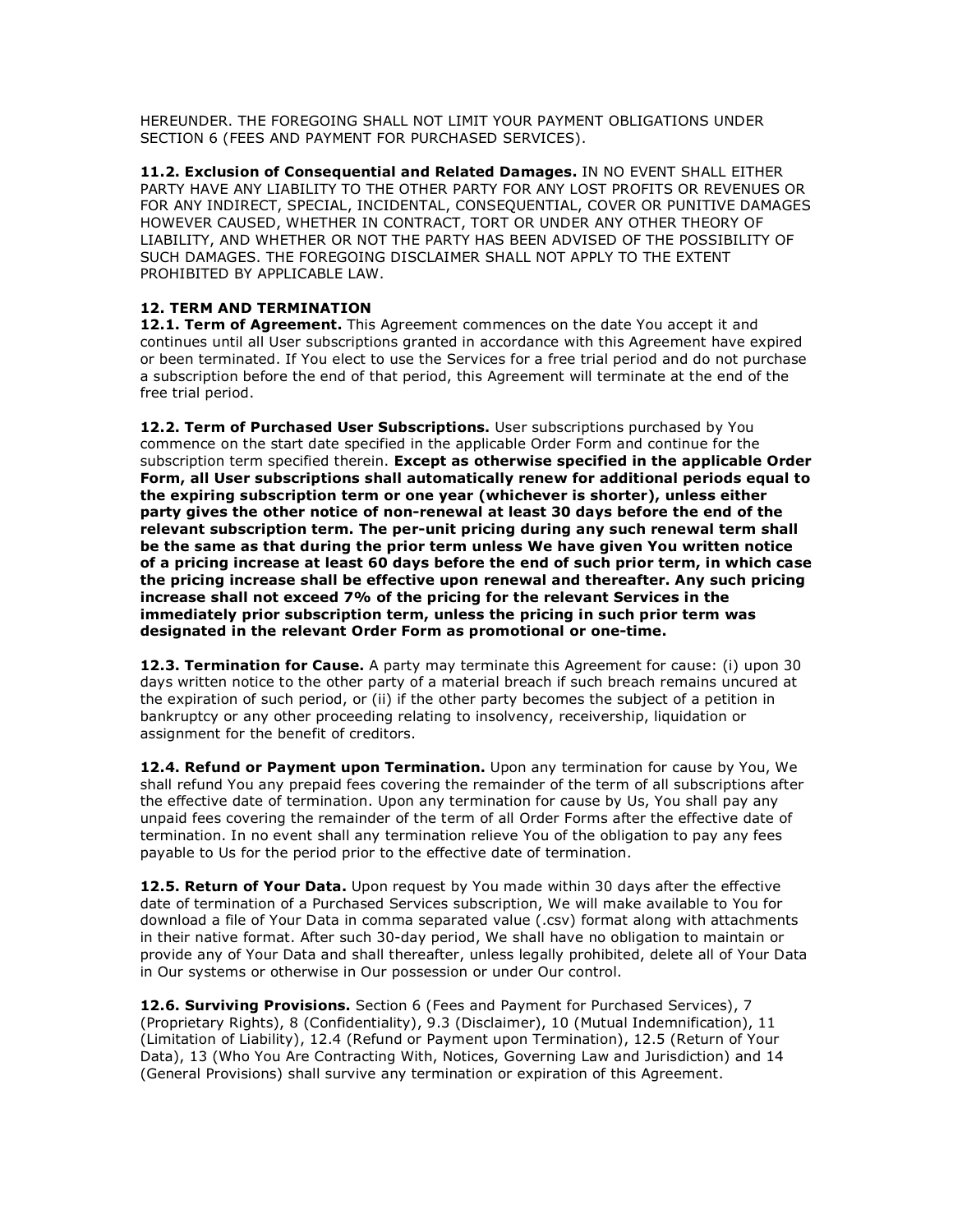## **13. WHO YOU ARE CONTRACTING WITH, NOTICES, GOVERNING LAW AND JURISDICTION**

13.1. General. Who You are contracting with under this Agreement, who You should direct notices to under this Agreement, what law will apply in any lawsuit arising out of or in connection with this Agreement, and which courts can adjudicate any such lawsuit, depend on where You are domiciled.

| If You are<br>domiciled in: | You are<br>contracting with:                           | Notices should<br>be addressed to:                                                                                                                     | The governing<br>law is:                                      | The courts<br>having exclusive<br>jurisdiction are: |
|-----------------------------|--------------------------------------------------------|--------------------------------------------------------------------------------------------------------------------------------------------------------|---------------------------------------------------------------|-----------------------------------------------------|
| Any where in the<br>world   | Real<br>Intelligence.<br>Inc., a Nevada<br>corporation | 16795 Lark Ave,<br>Los Gatos,<br>California,<br>95032, U.S.A.,<br>attn: VP,<br>Worldwide Sales<br><b>Operations Fax:</b><br>$+1 - 888 - 354 -$<br>1873 | California and<br>controlling<br>United States<br>federal law | San Jose,<br>California,<br>U.S.A.                  |

13.2. Manner of Giving Notice. Except as otherwise specified in this Agreement, all notices, permissions and approvals hereunder shall be in writing and shall be deemed to have been given upon: (i) personal delivery, (ii) the second business day after mailing, (iii) the second business day after sending by confirmed facsimile, or (iv) the first business day after sending by email (provided email shall not be sufficient for notices of termination or an indemnifiable claim). Billing-related notices to You shall be addressed to the relevant billing contact designated by You. All other notices to You shall be addressed to the relevant Services system administrator designated by You.

13.3. Agreement to Governing Law and Jurisdiction. Each party agrees to the applicable governing law above without regard to choice or conflicts of law rules, and to the exclusive jurisdiction of the applicable courts above.

13.4. Waiver of Jury Trial. Each party hereby waives any right to jury trial in connection with any action or litigation in any way arising out of or related to this Agreement.

## **14. GENERAL PROVISIONS**

**14.1. Export Compliance.** The Services, other technology We make available, and derivatives thereof may be subject to export laws and regulations of the United States and other jurisdictions. Each party represents that it is not named on any U.S. government deniedparty list. You shall not permit Users to access or use Services in a U.S.- embargoed country (currently Cuba, Iran, North Korea, Sudan or Syria) or in violation of any U.S. export law or regulation.

14.2. Anti-Corruption. You have not received or been offered any illegal or improper bribe, kickback, payment, gift, or thing of value from any of Our employees or agents in connection with this Agreement. Reasonable gifts and entertainment provided in the ordinary course of business do not violate the above restriction. If You learn of any violation of the above restriction, You will use reasonable efforts to promptly notify Our Legal Department (legal@realintelligence.com).

**14.3. Relationship of the Parties.** The parties are independent contractors. This Agreement does not create a partnership, franchise, joint venture, agency, fiduciary or employment relationship between the parties.